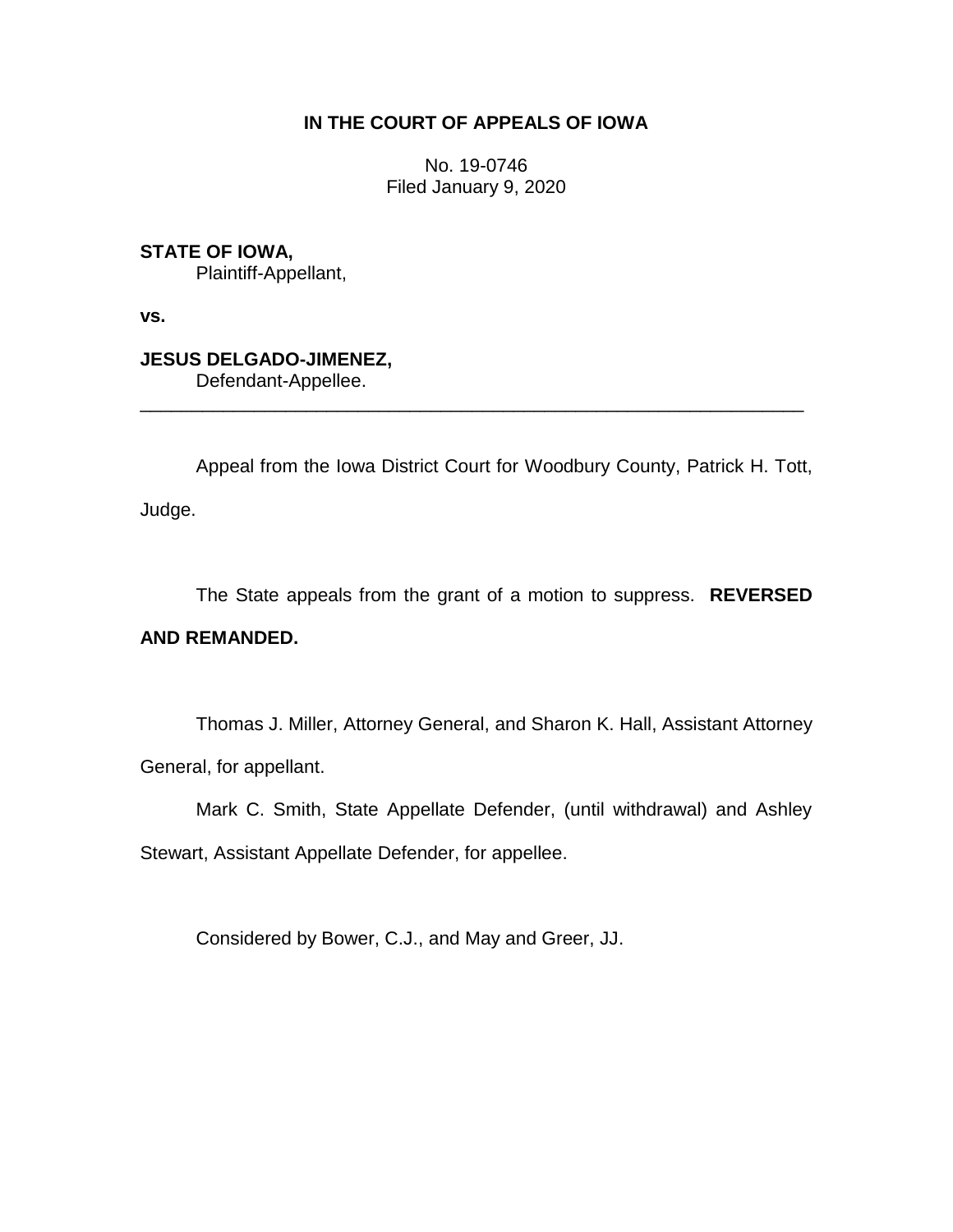#### **GREER, Judge.**

We must decide if the district court properly granted a motion to suppress evidence. The State argues the automobile exception applies to the warrantless search of the vehicle Jesus Delgado-Jimenez drove. We find the State established the necessary probable cause and exigent circumstances to justify the automobile exception. As a result, we reverse the district court and remand for further proceedings.

#### **I. Background Facts and Proceedings.**

Shortly after midnight on November 27, 2018, Officer Josh Tyler with the Sioux City Police Department noticed a Chrysler vehicle that was running while parked several feet from the curb with no one in the area. Aware of a rash of stolen vehicles in the area, he ran a vehicle registration check that revealed it was registered to an address in a different part of the city.

Officer Tyler, suspecting the Chrysler was stolen or otherwise involved in criminal activity, started to observe it. Someone soon entered the Chrysler and drove away. Officer Tyler followed in his marked patrol vehicle. The Chrysler turned into a parking lot and—without stopping—turned back onto the same street to begin driving behind Officer Tyler. When Officer Tyler stopped at a red light, the Chrysler turned into a convenience store lot just before the light and stopped at a gas pump. Still suspicious, Officer Tyler called for assistance from Officer Michael Sitzman, a certified drug-sniffing-dog handler, and stopped to observe the Chrysler. After five to ten minutes, the Chrysler left the gas pump and turned onto the street, yet it immediately turned back into the same convenience store lot and parked in front of the store.

2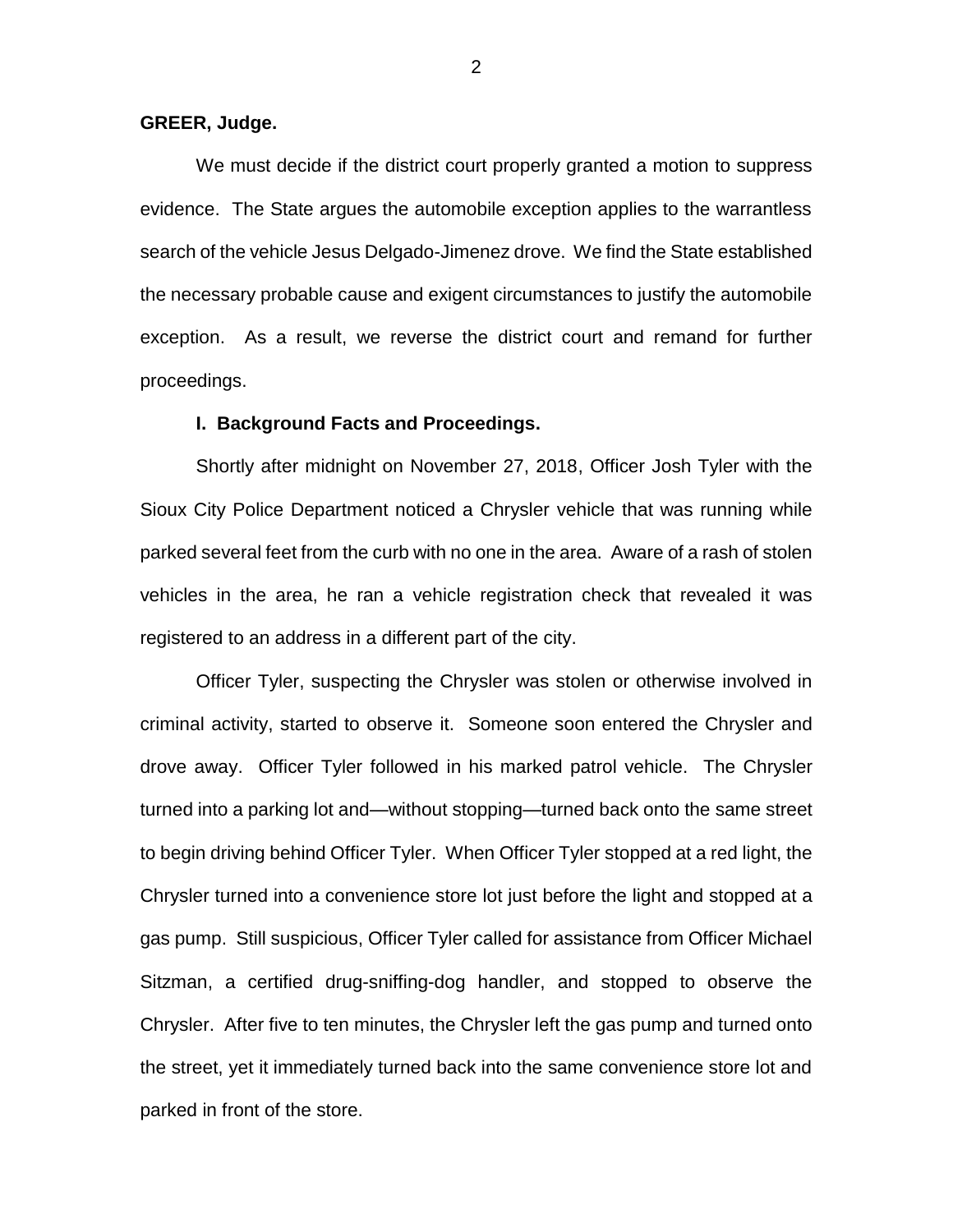With no apparent purpose for the return to the store, Officers Tyler and Sitzman continued to watch the Chrysler. After several minutes of no observable activity, they left their patrol vehicles to investigate. On examination of the Chrysler, they saw no occupants or obvious signs of concern from the outside. Thinking they might locate the driver, they entered the store. The clerk offered that a man just left the store who was acting nervous. He told the officers the man "left on foot" after he exited the store. After calling for assistance to locate the man, other officers spotted a man about one-half block from the store matching the description. Identified as Jesus Delgado-Jimenez, Officer Tyler knew about previous investigations of Delgado-Jimenez for drug and traffic violations. He believed Delgado-Jimenez did not have a valid driver's license, so the other officers detained him.

At this point, Officer Sitzman used his dog to search for drugs in the Chrysler, directing the dog to sniff around the exterior of the vehicle. The dog detected an odor at the driver's door. The other officers transported Delgado-Jimenez to the store, and Officer Sitzman obtained the vehicle keys from him. Once Officer Sitzman opened the driver's side door, he immediately found a baggie containing a white powdery substance, believed to be methamphetamine or cocaine. The officers arrested Delgado-Jimenez.

The State charged Delgado-Jimenez with possession of a controlled substance, third violation, and driving while his license was suspended. *See* Iowa Code §§ 124.401(5), 321J.21 (2018). On February 15, 2019, he moved to suppress evidence from the search of the Chrysler. On March 18, the court held a hearing on the matter. On April 15, the court issued its ruling granting the motion

3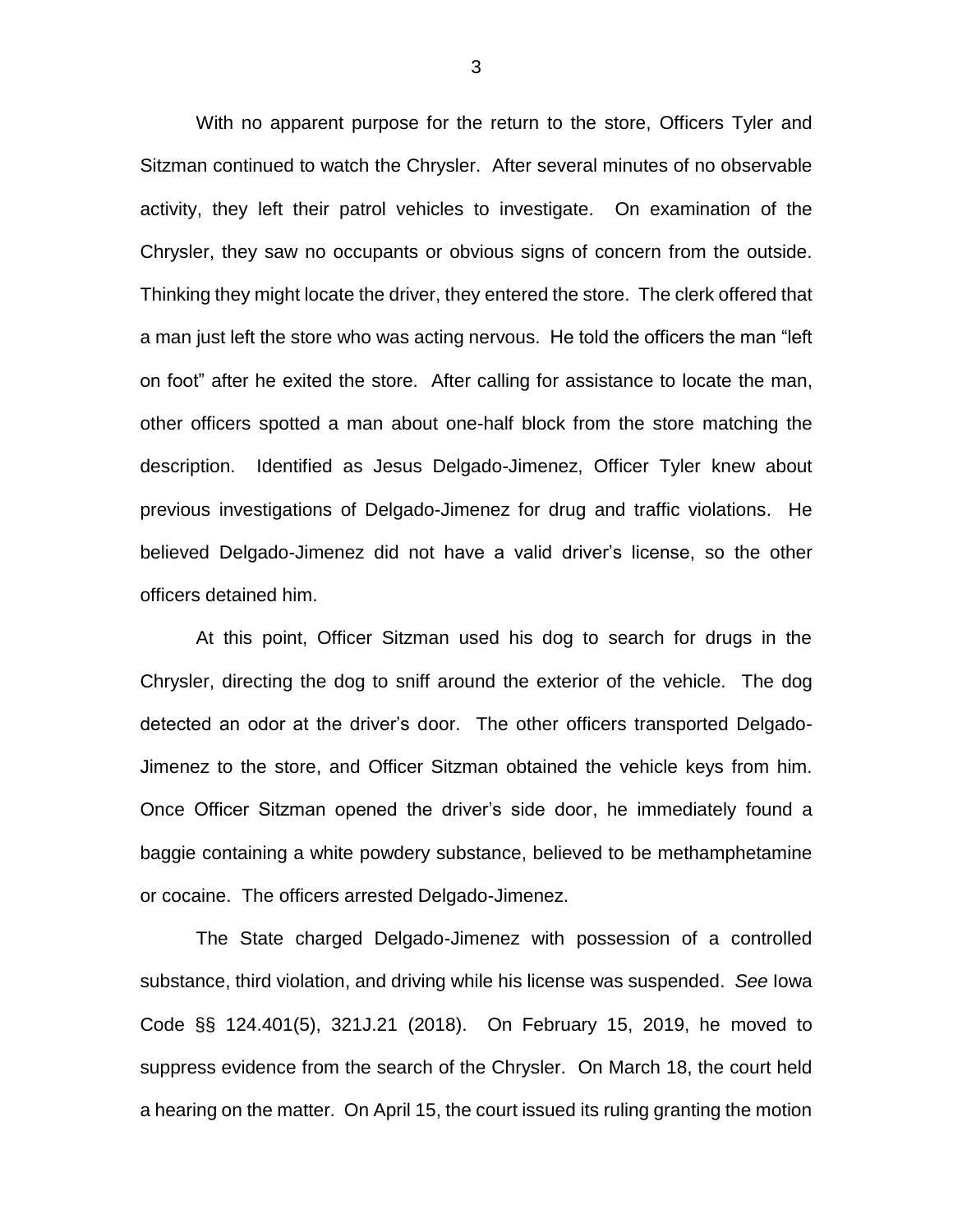to suppress. The State filed a motion to reconsider, which the court denied. The State applied for discretionary review. The Supreme Court granted the application and stayed the district court, and it transferred the matter to this court.

#### **II. Standard of Review.**

"When a defendant challenges a district court's denial of a motion to suppress based upon the deprivation of a state or federal constitutional right, our standard of review is de novo." *State v. Brown*, 890 N.W.2d 315, 321 (Iowa 2017). "When we review a record de novo, we make 'an independent evaluation of the totality of the circumstances as shown by the entire record.'" *Id.* (quoting *In re Pardee*, 872 N.W.2d 384, 390 (Iowa 2015)). "We give deference to the district court's fact findings due to its opportunity to assess the credibility of the witnesses, but we are not bound by those findings.'" *Id.* (quoting *Pardee*, 872 N.W.2d at 390).

#### **III. Analysis.**

The federal and state constitutions prohibit the State from conducting "unreasonable" searches and seizures. U.S. Const. amend. IV; Iowa Const. art. I, § 8. "A warrantless search is presumed unreasonable," unless the State shows an exception applies. *State v. Moriarty*, 566 N.W.2d 866, 868 (Iowa 1997).

The State argues the warrantless search of the Chrysler was justified under the automobile exception. The automobile exception requires showing that "probable cause and exigent circumstances exist at the time the car is stopped by police." *State v. Storm*, 898 N.W.2d 140, 145 (Iowa 2017) (quoting *State v. Holderness*, 301 N.W.2d 733, 736 (Iowa 1981)). Probable cause may evolve during a proper investigation to justify a warrantless search. *State v. Edgington*,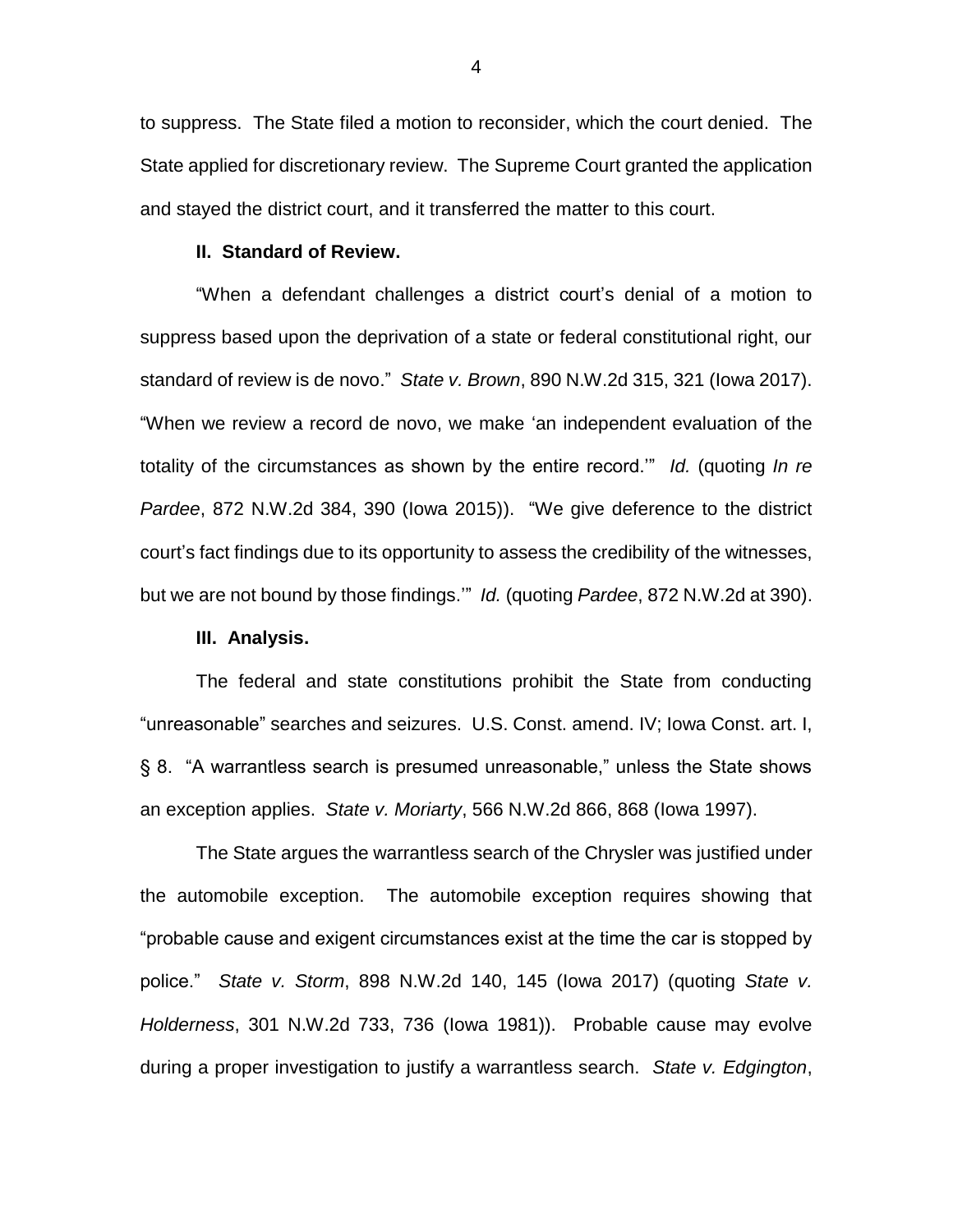487 N.W.2d 675, 678 (Iowa 1992). "The inherent mobility of motor vehicles satisfies the exigent-circumstances requirement." *Storm*, 898 N.W.2d at 145.

As for the first prong of the exception, the State argues the alert from the drug dog provides probable cause. *See State v. Bergmann*, 633 N.W.2d 328, 338 (Iowa 2001) ("Several cases have concluded that a reliable drug dog alert alone is enough to establish probable cause to search."). Delgado-Jimenez concedes the existence of probable cause. And we agree as well.

To address the second prong, the State argues exigent circumstances exist based on the mobile nature of the Chrysler. *See Storm*, 898 N.W.2d at 145. In contrast Delgado-Jimenez argues that under the facts here—the Chrysler was unoccupied and parked on private property—no exigent circumstances existed to justify the warrantless search. Yet our Supreme Court recently considered and retained the automobile exception, noting "exigent circumstances apart from the mobility of the vehicle are not required to justify a warrantless search." *Id.* at 146; *see also Maryland v. Dyson*, 527 U.S. 465, 466 (1999) (same); *Holderness*, 301 N.W.2d at 737 (applying the automobile exception to a vehicle found unoccupied and parked on a public street where probable cause existed to believe it contained evidence of sexual abuse). In *Storm*, our supreme court "decline[d] to replace the easy-to-apply automobile exception with a case-by-case exigency determination." 898 N.W.2d at 145. Thus, the Chrysler's inherent mobility provides the needed exigent circumstances to satisfy the automobile exception. To the extent that Delgado-Jimenez asks us to reconsider the automobile exception, "[w]e are not at liberty to overturn Iowa Supreme Court precedent." *State v. Hastings*, 466 N.W.2d

5